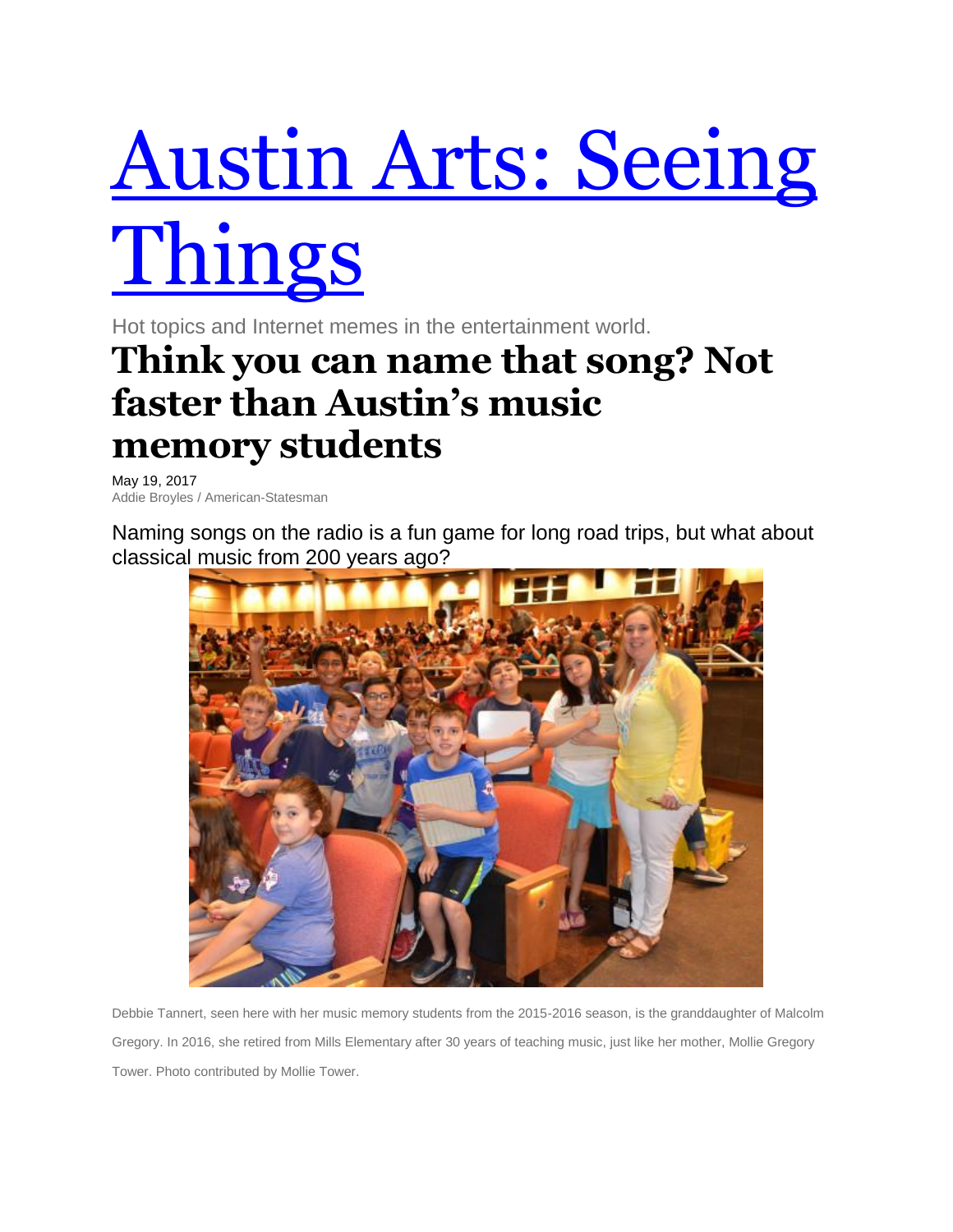That's the challenge for thousands of elementary and middle school students across Texas who participate in the music memory program. It's a UILapproved contest, so every year, the best students compete on teams at an annual citywide event.

The history of these performances — usually from a live orchestra in a public place where community members gather to watch — started 101 years ago in New Jersey and has a long [history](http://www.mystatesman.com/lifestyles/for-100-years-music-memory-classes-have-taught-more-than-listening/c1aUpQC5sYmSM34s8hUpqK/) in Austin.

**READ MORE: For 100 years, music [memory](http://www.mystatesman.com/lifestyles/for-100-years-music-memory-classes-have-taught-more-than-listening/c1aUpQC5sYmSM34s8hUpqK/) classes have taught more than [listening](http://www.mystatesman.com/lifestyles/for-100-years-music-memory-classes-have-taught-more-than-listening/c1aUpQC5sYmSM34s8hUpqK/)**

This year's big AISD music memory contest returns on Saturday at the [AISD](http://www.fineartsaustin.org/directions) [Performing](http://www.fineartsaustin.org/directions) Arts Center. There are two rounds of the competition, [one](http://www.fineartsaustin.org/music-memory-contest) at 9 a.m. and [another](http://www.fineartsaustin.org/music-memory-contest) at noon. The event is free and open to the public.

After last year's music memory contest (my son was a first-time competitor), I was so moved by the experience (a live orchestra of high school students! playing for elementary students who can name a song after hearing just three seconds of it!) and story behind the family who revived it after a decades-long absence that I wrote a story [about](http://www.mystatesman.com/lifestyles/for-100-years-music-memory-classes-have-taught-more-than-listening/c1aUpQC5sYmSM34s8hUpqK/) it later that summer.

You'll be sure that members of Malcolm Gregory's family will be there to watch his love of music pass on to yet another generation of careful music listeners. Here's a glimpse into their story: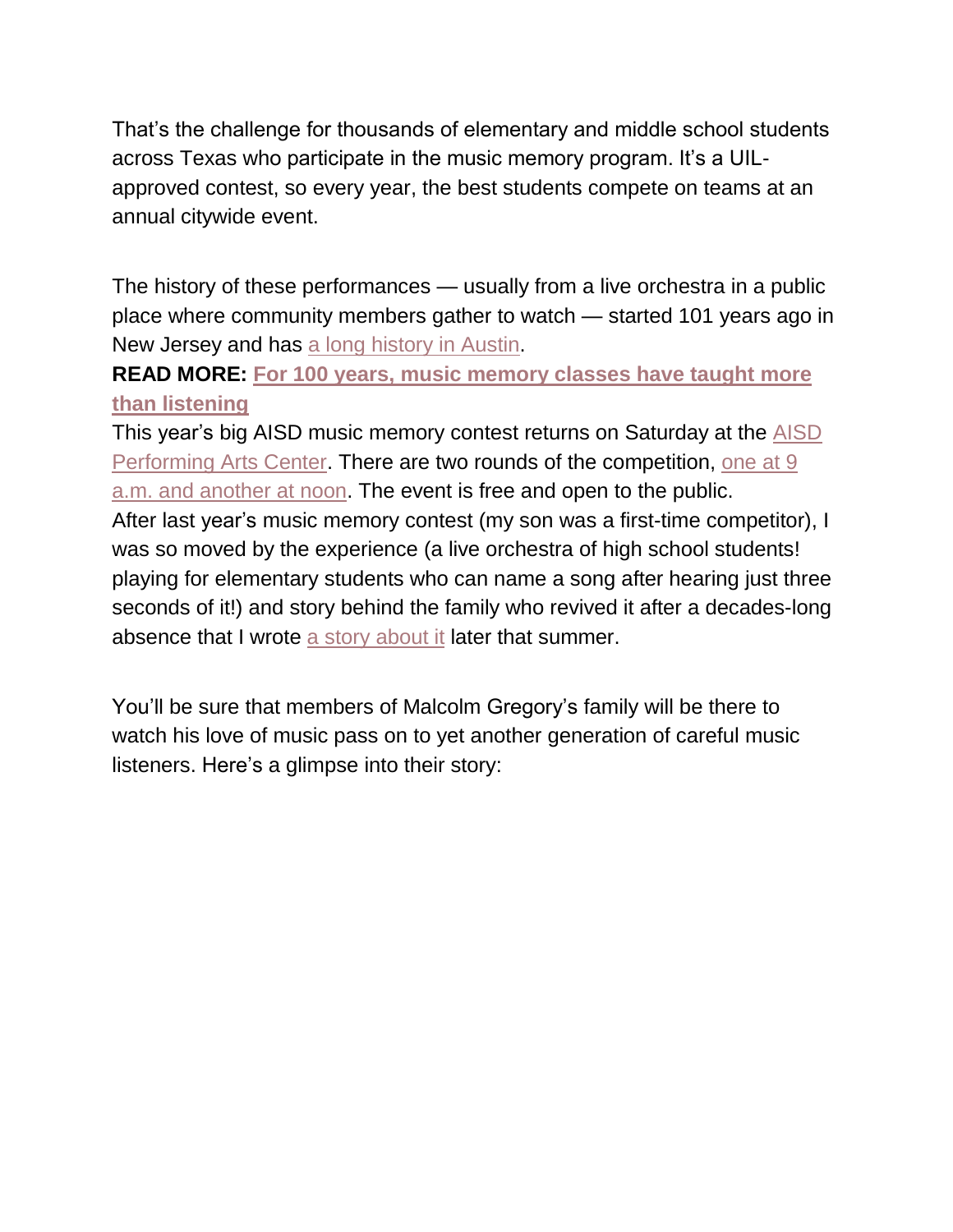

A book belonging to Malcolm Gregory from 1923 on the Music Memory Contest which he participated in during the early 1920's copied in Austin, Texas, on Monday, June 6, 2016. Malcolm Gregory first participated in the Austin ISD's Music Memory Contest in the 1920's. The family has helped keep that program alive and successful. RODOLFO GONZALEZ / AUSTIN AMERICAN-STATESMAN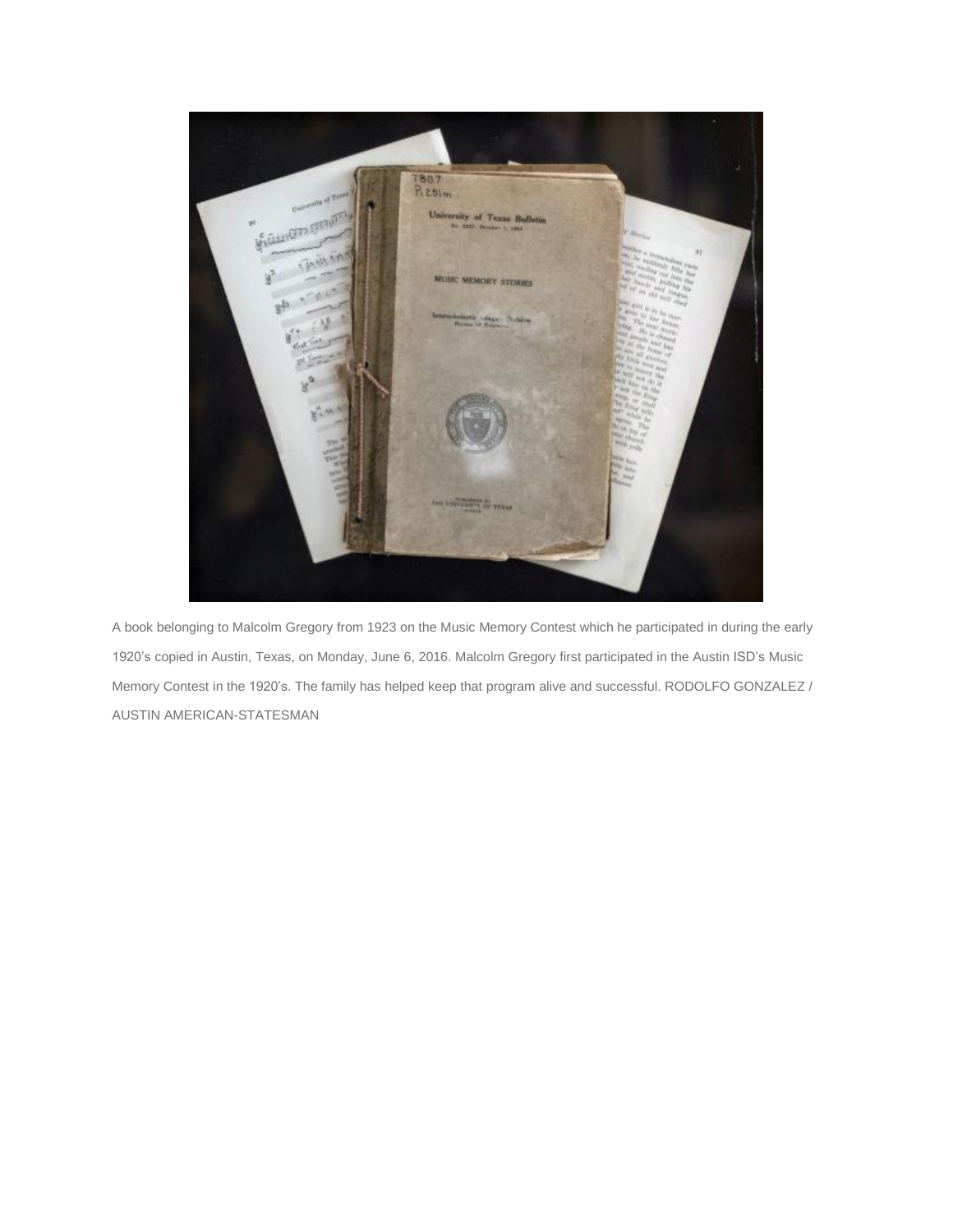

June 6, 2016- A copy of a circa 1920's photograph of the Music Memory Contest trophy made in Austin, Texas, on Monday, June 6, 2016. Malcolm Gregory first participated in the Austin ISD's Music Memory Contest in the 1920's. The family has helped keep that program alive and successful. RODOLFO GONZALEZ / AUSTIN AMERICAN-STATESMAN



June 6, 2016- Debbie Tannert, her daughter, Christina Tannert, Mollie Gregory Tower, and Peggy Gregory Brunner, left to right, pose for a portrait holding a Music Memory Contest trophy dated 1921 in Austin, Texas, on Monday, June 6, 2016.